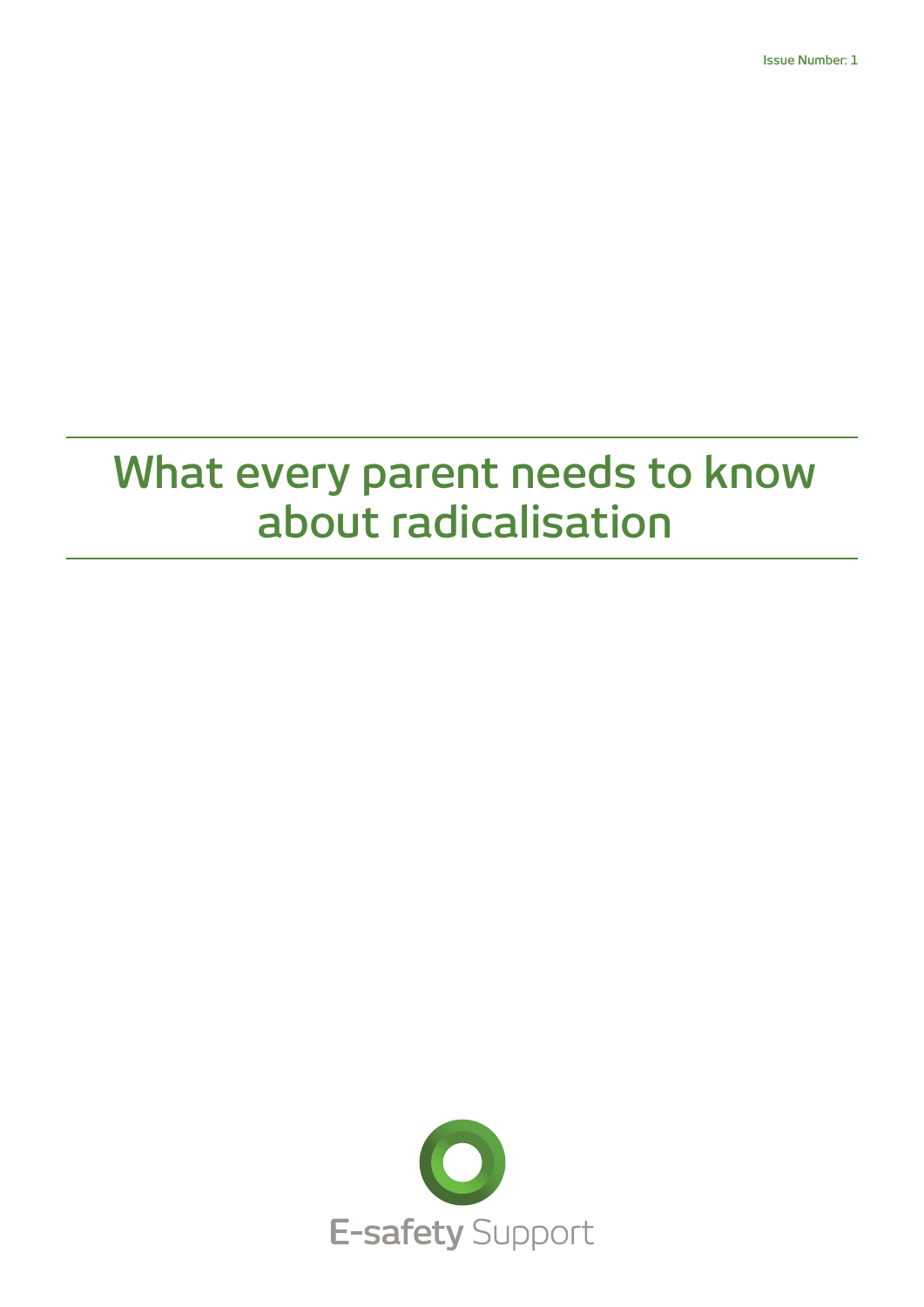

# **Radicalisation and the Internet**

The internet brings marvellous opportunities to children and young people with the ability to learn new skills and visit websites which engage and enrich their lives. However, the internet also brings dangers such as online predators who will try and contact children through websites and software applications ('Apps').

More recently, there has been an increase in groups and individuals trying to approach young people to recruit them for political or religious ideas. This is known as online radicalisation and can be described as;

"The actions of an individual or group who use the internet and digital technology to groom a young person into following their extremist ideas."

There have been cases in the news over the past year of groups like Islamic State (ISIS) using the internet and social media to recruit young people to fight in the conflict in Syria. In addition, there are examples of right wing groups such as Britain First and the English Defence League using Facebook and Twitter to engage with internet users.

As a parent and carer, you need to be aware of the dangers of your child being targeted by online extremists. Here is some information to support you with the issue of online radicalisation.

## **PREVENT**



This is the government strategy to target terrorist groups in the UK and abroad. The main focus is to prevent repeats of terrorist acts such as the devastating attacks that killed 52 people in London on the 7th July 2005. There are four strands to the strategy:

- Pursue to stop terrorist attacks
- Prevent To stop people becoming terrorists or supporting terrorism
- Protect to strengthen our protection against a terrorist attack
- Prepare to mitigate the impact of terrorist attacks

Since 1st July, schools now have a duty to safeguard children from radicalisation and staff are being trained to ensure that they know the signs and report any information to the designated officer.

#### **PARENTAL/CARER SUPPORT**

Here are some suggestions to support your child with the threat of online extremism:

## **Filter What They Can View**

Schools and home broadband connections all have settings that can block out extremist sites. Your internet service provider e.g. BT, Sky, Virgin all have tools which can minimise the ability to access specific sites. Mobile phone providers also have similar services which mean that they limit access to sites.

However, it is important that your child can talk to you, if they come across information that they find disturbing or controversial. You can then support them with evaluating ideas or issues that are discussed on the internet.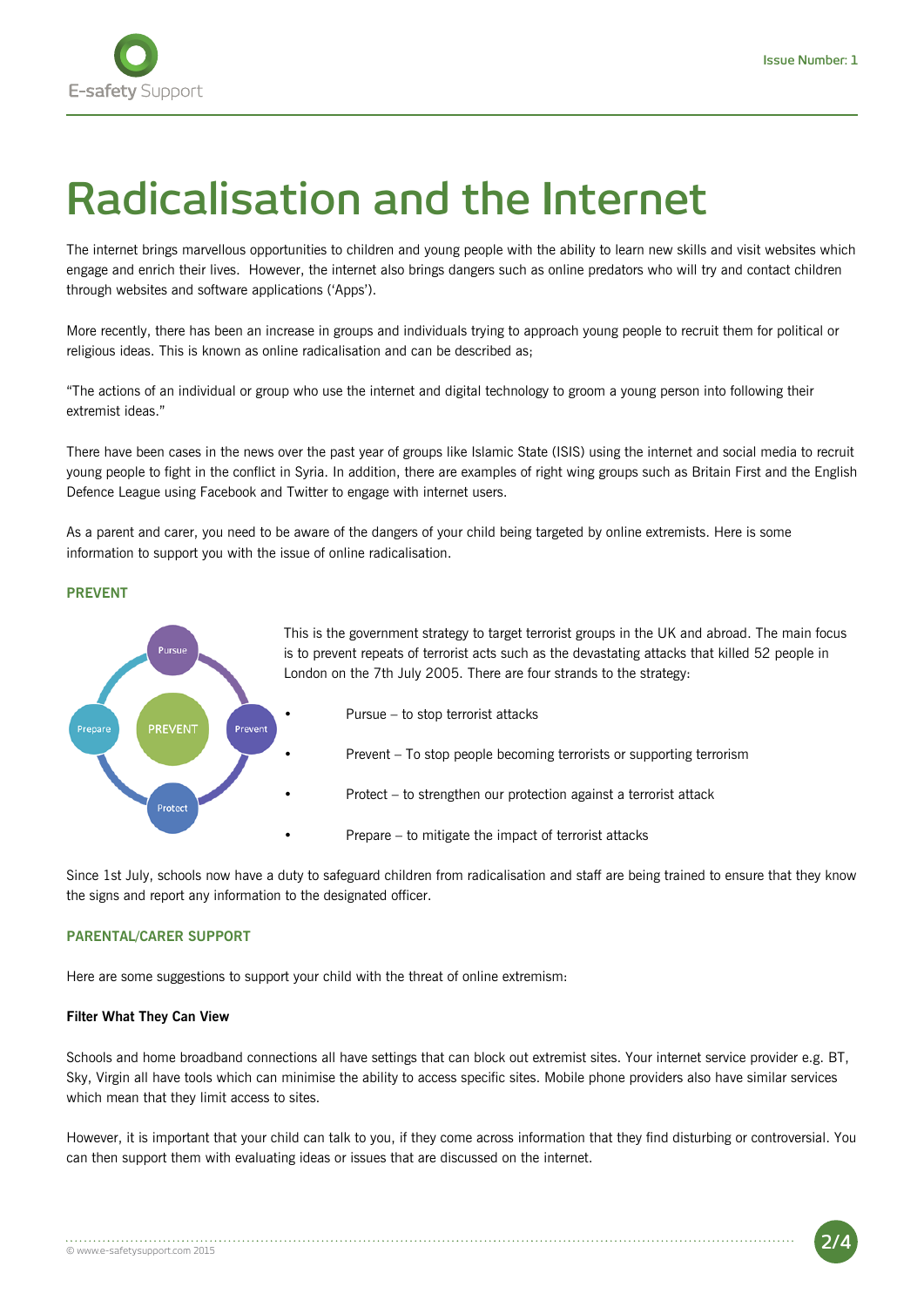

## **Make Them Judge Internet Content**

There is a vast array of information on the internet and it is important that young people know that many groups will use it to spread propaganda about their views and opinions. Schools are focussed on making learners critical thinkers and at home, you should look at ways to help your child evaluate an internet site. Sites such as 'Whois.net' (https://www.whois.net/) enable users to look at who has set up an internet site and assess whether the creators have a particular bias.

## **Different Types Of Extremism**

It is useful to note that there are different types of extremist behaviour on the internet. Much of the focus recently has been on religious and political radicalisation through Islamic State and the Far Right. However, young people can be radicalised in other ways including self-harm websites and pro-ana (anorexic) sites. It is important to monitor your child's behaviour and if they have issues around self esteem and emotional well being, then visit a health professional

'Anorexia blogs nearly killed me': Even when<br>Grainne, 17, was starving to death **Constructs of the Searly killed me': E**<br>Grainne, 17, was starving to death,<br>'thinspiration' sites onesus Stalline, 17, was starving to death,<br>"thinspiration' sites encouraged her to lose<br>more weight

**Challenge Narratives**

As young people progress through their teenage years, they will develop their opinions and ideas. Many develop political ideas based on views that they have of the world and issues that concern them. There is nothing wrong with this, but if you feel that your son or daughter is becoming excessive with their views, it might be that they are engaged with others promoting extremist ideology. The important role for a parent is not to panic and to talk to the school or others in the community.

#### **Social Networking – Privacy Settings**

Sites such as Facebook and Twitter are common ways for extremists to target young people. By making contact with them, they can easily brainwash vulnerable users by linking to other sites which support their biased views. It is important that parents and carers discuss issues around privacy settings on social networking sites. Many individuals that target young people using grooming techniques and it is important that settings are enabled to reduce easy contact. Further information on using privacy settings on social network accounts can be found at Internet Matters (http://www.internetmatters.org/)

#### **Report Extremism**

If you come across extremist material on the internet, you can report it to a dedicated government website (https://www.gov.uk/ report-terrorism). This can include articles or speeches promoting terrorism or information to help individuals or groups commit acts of terror. All reports to the site are treated anonymously.

## **British Values**

Many groups will set out to try and divide communities and alter the views of children and young people by highlighting disunion. Britain is a very cohesive society and schools now educate students about the five important principles of:



- **Democracy**
- Rule of law
- Tolerance of those from different faiths
- Individual liberty
- Mutual respect